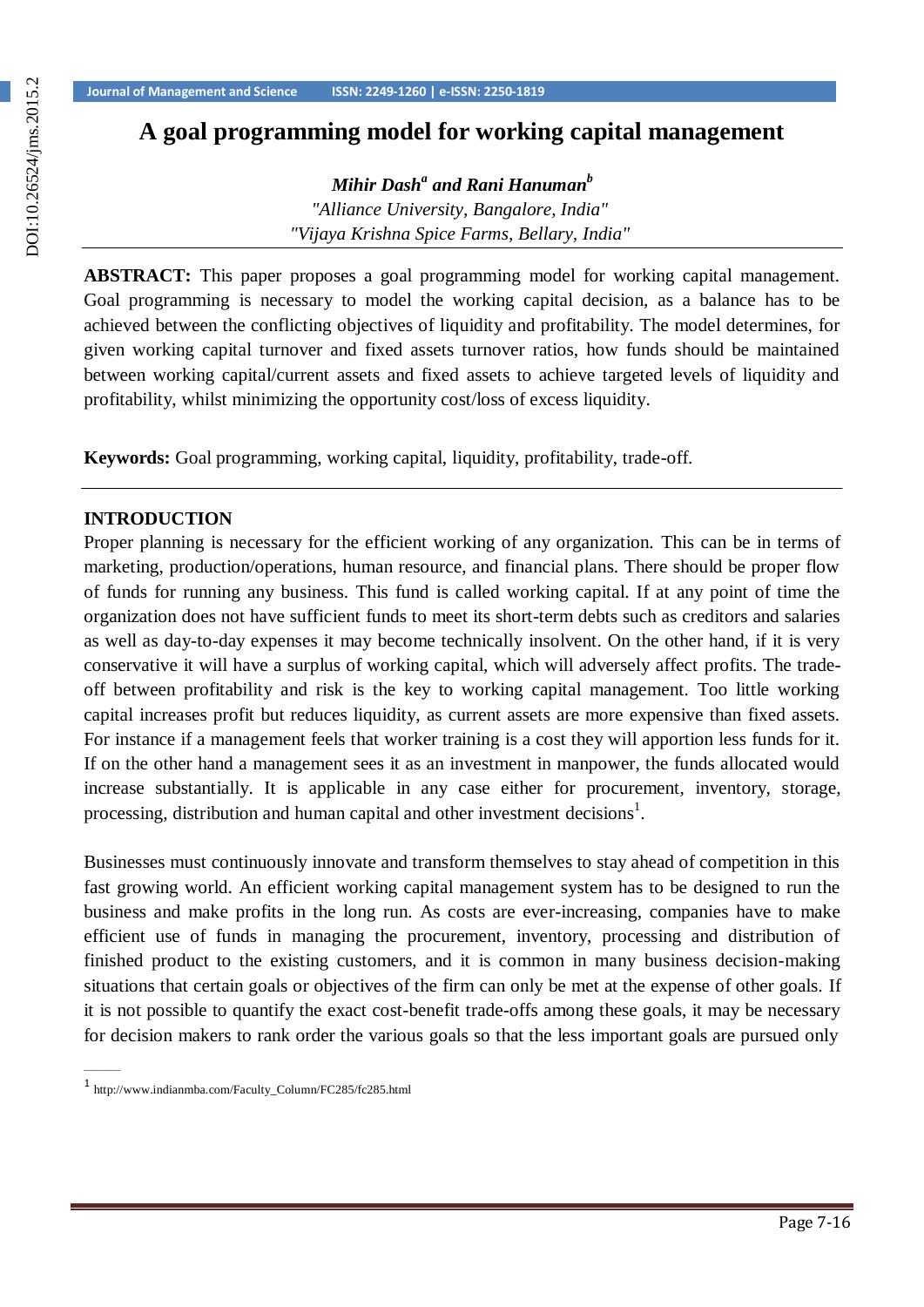after the more important goals are achieved or when no further progress toward goal achievement is possible.

This paper formulates the working capital decision as a goal programming model, balancing the conflicting objectives of liquidity and profitability. The model determines, for given working capital turnover and fixed assets turnover ratios, how funds should be maintained between working capital/current assets and fixed assets to achieve targeted levels of liquidity and profitability, whilst minimizing the opportunity cost/loss of excess liquidity.

# **1. REVIEW OF LITERATURE**

Goal programming techniques have been widely used in many diverse fields, including operations, marketing, human resources, and finance. Aksoy (1990) presented a bibliography of multiple objective decision-making models applied in various disciplines. He proposed that there was a trend towards utilizing interactive techniques for solving the multiple objective decision making problem, allowing the involvement of the decision-maker throughout the decision process.

A variety of goal programming models have been applied in the operations contexts, usually interlinking operations, marketing, human resource, and financial decisions. Rifai (1996) discussed the limitations of linear programming in decision-making, and suggested the use of goal to handle problems with multiple objectives. He advocated caution in using the goal programming, since an improper structure of a goal programming model can induce misleading results.

Schniederjans and Hoffman (1999) proposed a goal programming model for downsizing in order to cut operation costs, based on a thorough analysis of the firm's prioritized opportunities and their limited economic resources to achieve them. They provided a new methodological approach that can be used to determine previously hidden goals in a manufacturing linear programming model of the downsizing problem. Their model illustrated how an optimal allocation of production resources can be achieved while providing useful information in which to ensure other prioritized goals and their economic tradeoffs.

Coskun et al (2008) studied integrative methods for improving business processes. Their approach involved determining and analyzing the weak points and reducing the weakness degrees. They suggested a four-phase business process improvement framework: start-up, self analysis, defining improvement strategy for making changes, feedback, and continuous improvement. They found that decision problems in process improvement could be structured to provide input data suitable for multi-criteria decision making techniques.

Lee and Kang (2008) developed a model for inventory management for multiple periods, considering not only the usual parameters, but also price/ quantity discounts, and storage and batch size constraints. The model is formulated as a mixed binary integer programming problem minimizing the total cost of materials in the system, and the optimal solution determines an appropriate inventory level for each period and the optimal purchase amount in each period.

Several studies have addressed the problem of working capital, and have developed a variety of models to assess the efficiency of working capital management. Rafuse (1996) argued that attempts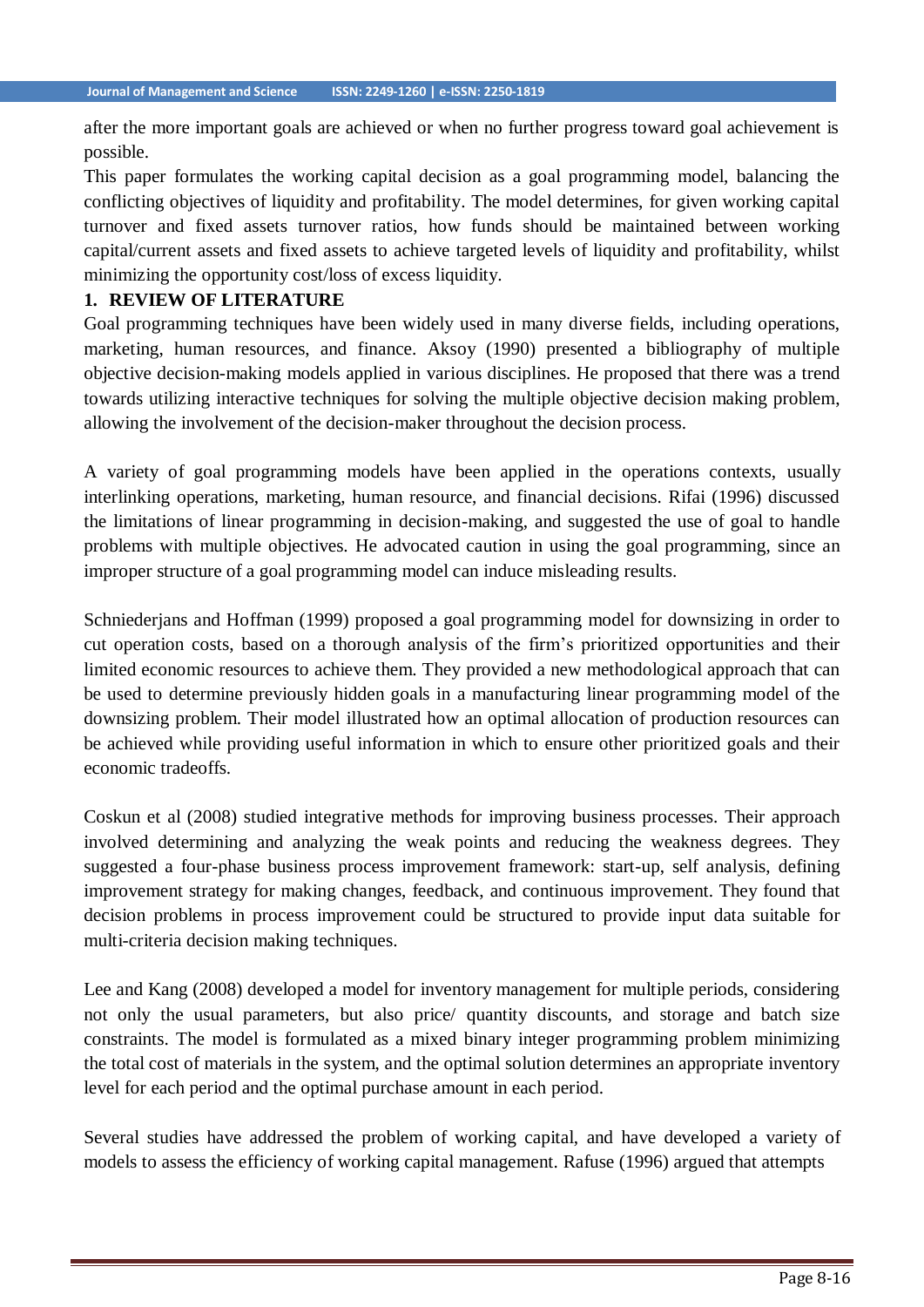to improve working capital by delaying payment to creditors are counter-productive, and that altering debtor and creditor levels for individual tiers within a value system will rarely produce any net benefit. He proposed that stock reduction generates system-wide financial improvements and other important benefits, and suggested that, to achieve this, companies should focus on stock management strategies based on -lean supply-chain techniques.

Cote and Latham (1999) explored the limitations of the traditional measures of working capital management and presented alternative measures based on earlier work in the finance literature. They also proposed a new ratio, the ―merchandising ratio,‖ which measured the net effect of a firm's working capital management strategy.

Filbeck et al (2005) suggested that firms should be able to reduce financing costs and/or increase the funds available for expansion by minimizing the amount of funds tied up in current assets. They found significant differences in working capital measures between industries across time, and significant changes in these working capital measures within industries across time.

Garcia-Teruel and Martinez-Solano (2007) studied the effects of working capital management on the profitability of a sample of small and medium-sized Spanish firms. They found that managers can create value by reducing their inventories and the number of days for which their accounts are outstanding. Moreover, shortening the cash conversion cycle also improves the firm's profitability.

Chakraborty (2008) evaluated the relationship between working capital and profitability of Indian pharmaceutical companies. He pointed out that there were two distinct schools of thought on this issue: according to one school of thought, working capital is not a factor of improving profitability and there may be a negative relationship between them, while according to the other school of thought, investment in working capital plays a vital role to improve corporate profitability, and unless there is a minimum level of investment of working capital, output and sales cannot be maintained - in fact, the inadequacy of working capital would keep fixed asset inoperative.

Singh (2008) found that the size of inventory directly affects working capital and its management. He suggested that inventory was the major component of working capital, and needed to be carefully controlled.

Agarwal (1988) formulated the working capital decision as a goal programming problem, giving primary importance to liquidity, by targeting the current ratio and quick ratio. The model included three liquidity goals/constraints, two profitability goals/constraints, and, at a lower priority level, four current asset sub-goals and a current liability sub-goal (for each component of working capital). In particular, the profitability constraints were designed to capture the opportunity cost of excess liquidity (in terms of reduced profitability).

The literature of goal programming in operational/financial decisions is quite extensive, though only a few studies have directly focused on working capital decisions. Agarwal's (1988) study was a step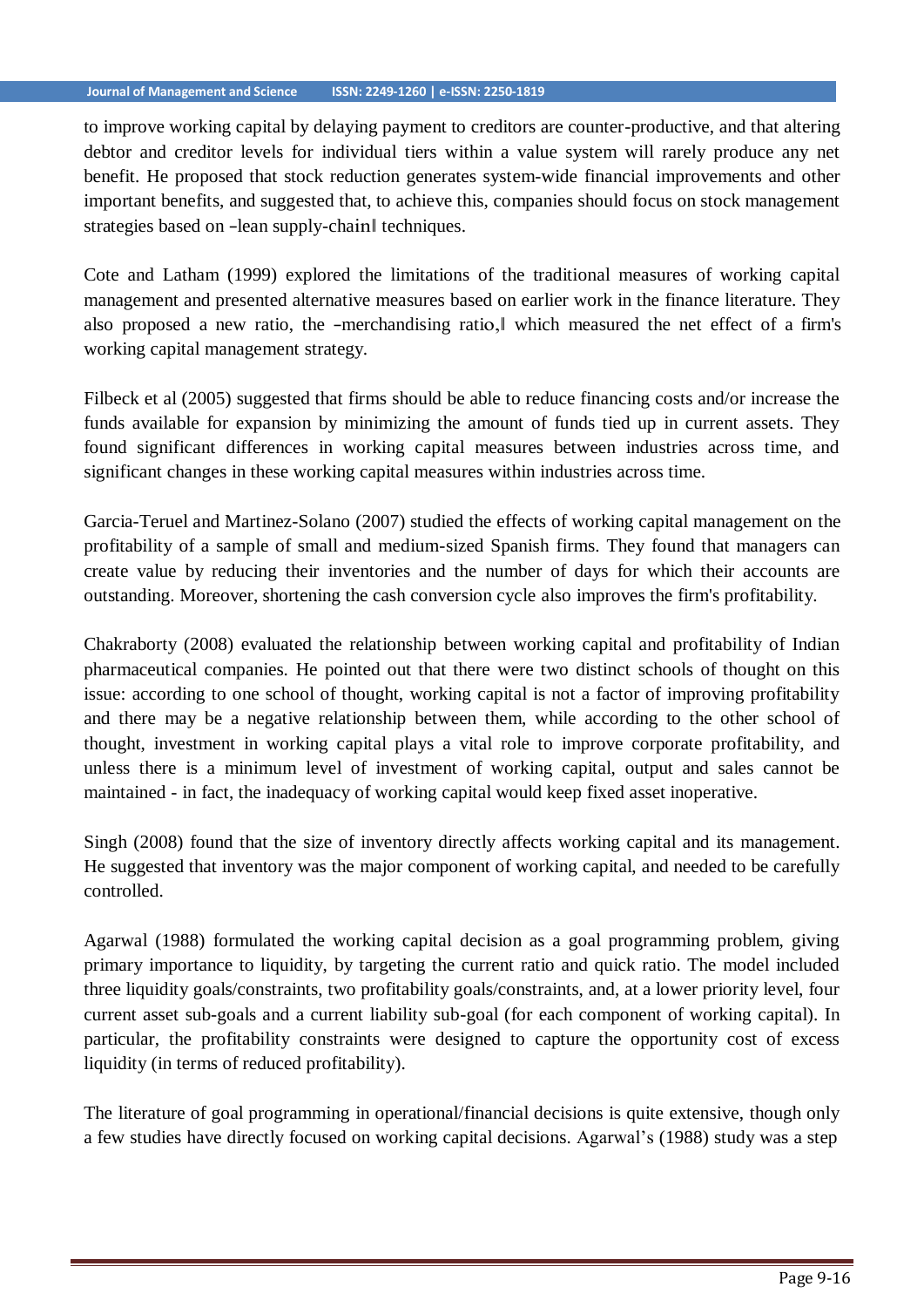forward, but no further refinements to his model have been proposed. This paper proposes certain modifications in Agarwal's (1988) model.

#### **2. LIQUIDITY-PROFITABILITY TRADE-OFF MODEL:**

The goal programming model proposed in this paper examines the trade-off between liquidity and profitability. Goal programming is appropriate because liquidity and profitability represent conflicting objectives of a firm.

The decision variables for the model are the usual components of working capital, viz. cash, marketable securities, accounts receivable, inventory, current liabilities, fixed assets, sales, and profit. Each of these variables is assumed to have well-defined target levels. Additionally, the current ratio, profit margin, working capital turnover ratio, and fixed assets turnover ratio are assumed to have stable target levels. These variables and targets are represented in Table 1.

|                                       | <b>Variable</b> | <b>Target</b> |
|---------------------------------------|-----------------|---------------|
| Cash                                  | $x_{1}$         | C             |
| <b>Marketable Securities</b>          | x,              | MS            |
| <b>Accounts Receivable</b>            | $x_{3}$         | AR.           |
| <b>Inventory</b>                      | $x_{_4}$        | I             |
| <b>Current Liabilities</b>            | $x_{5}$         | CL            |
| <b>Fixed Assets</b>                   | $x_{f}$         | FA            |
| <b>Sales</b>                          | $\mathcal{Y}$   | S             |
| <b>Profit</b>                         | π               | P             |
| <b>Current Ratio</b>                  |                 | $\theta$      |
| <b>Profit Margin</b>                  |                 | m             |
| <b>Working Capital Turnover Ratio</b> |                 | $\omega$      |
| <b>Fixed Assets Turnover Ratio</b>    |                 | φ             |

**Table 1: variables and target parameters**

Highest priority is given to maintaining liquidity, turnover, and profitability, built into the model via the current ratio, the working capital and fixed assets turnover ratios, and the profit margin, followed by the targeted levels of each of the variables. The different priority coefficients (*Pi*) assigned to each of the different goals are represented in Table 2.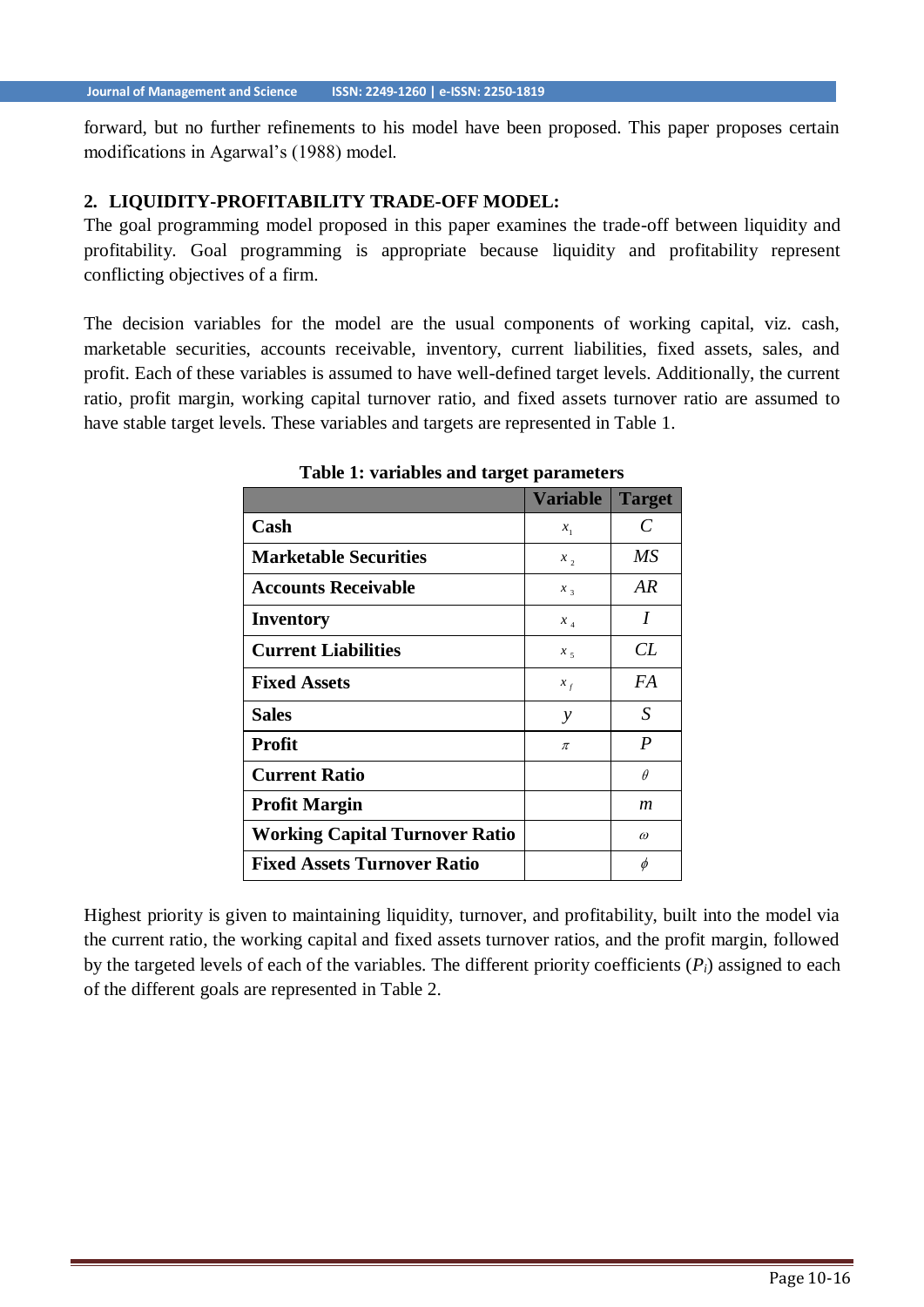| <b>Constraints</b>              | <b>Priority</b> | <b>Deviation Variables</b>                                                 |
|---------------------------------|-----------------|----------------------------------------------------------------------------|
| Liquidity                       | $P_I$           | $d_1$ , $d_1$                                                              |
| <b>Working Capital Turnover</b> | P <sub>2</sub>  | $d_2$ , $d_2$                                                              |
| <b>Fixed Assets Turnover</b>    | $P_3$           | $d_3^ d_3^+$                                                               |
| <b>Profit Margin</b>            | $P_4$           | $d_4^{\dagger}$ $d_4^{\dagger}$                                            |
| <b>Opportunity Cost</b>         | $P_5$           | $d_5$ $d_5$ $d_5$                                                          |
| Cash                            | $P_6$           | $\begin{smallmatrix}&-&&&&\\&\ddots&&&d\\&6&&&&6\end{smallmatrix}$         |
| <b>Marketable Securities</b>    | $P_7$           | $d \frac{1}{7}$ $d \frac{1}{7}$                                            |
| <b>Accounts Receivable</b>      | $P_8$           | $\overline{d}$ $\overline{d}$ $\overline{d}$ $\overline{d}$ $\overline{d}$ |
| <b>Inventory</b>                | $P_{9}$         | $d_{9}^{\phantom{1}+}\,$ $d_{9}^{\phantom{1}+}\,$                          |
| <b>Current Liabilities</b>      | $P_{10}$        | $d_{10}^{\dagger}$ $d_{10}^{\dagger}$                                      |
| <b>Fixed Assets</b>             | $P_{11}$        | $d_{11}^{\dagger}$ , $d_{11}^{\dagger}$                                    |
| <b>Sales</b>                    | $P_{12}$        | $d_{12}^{\  \  \, }$ $d_{12}^{\  \  \, }$                                  |
| <b>Profit</b>                   | $P_{13}$        | $d_{13}^{\phantom{1}} d_{13}^{\phantom{1}}$                                |

**Table 2: priority levels assigned to constraints**

The goal programming formulation for the problem is given below:

$$
\min \quad w = \sum_{j=1}^{13} P \left( d^+_{j} + d^-_{j} \right) \quad ,
$$

subject to the constraints:

| (1) Total assets:                                                    | $x_1 + x + x_2 + x_3 + x_4$<br>$x_2 + x_4$<br>$x_3 + x_4$<br>$x_5$<br>$x_6$<br>$x_7$<br>$x_8$<br>$x_7$<br>$x_8$<br>$x_7$<br>$x_8$<br>$x_9$<br>$x_9$<br>$x_9$<br> |
|----------------------------------------------------------------------|------------------------------------------------------------------------------------------------------------------------------------------------------------------|
| $(2)$ Liquidity:                                                     | $x_1 + x$ , $x_2 + x_3 + x_4$ , $x_3 + x_1 = d_1^+ = \theta$ . CL                                                                                                |
| <b>(3) Working Capital Turnover:</b> $y-w(x+x+x+x-x)+d^{-}d^{-} = 0$ |                                                                                                                                                                  |
| (4) Fixed Assets Turnover:                                           | $y - \phi x + d^{-} - d^{+} = 0$                                                                                                                                 |
| $(5)$ Profit margin:                                                 | $\pi - my$ + $d^- - d^+ = 0$                                                                                                                                     |
| (6) Opportunity cost:                                                | $\pi - m \phi [x + x, x + x + x, x - x - y / w] + d$ , $-d \phi = P$                                                                                             |
| $(7)$ Cash:                                                          | $x + d = -d^+ = C$                                                                                                                                               |
| (8) Marketable securities:                                           | $x + d = -d^+$ = MS                                                                                                                                              |
| (9) Accounts receivable:                                             | $x_2 + d_2 - d_3 + AR$                                                                                                                                           |
| (10) Inventories:                                                    | $x_{4} + d_{9} - d_{9}^{+} = I$                                                                                                                                  |
| (11) Current liabilities:                                            | $x_5 + d_{10} - d_{10}^+ = CL$                                                                                                                                   |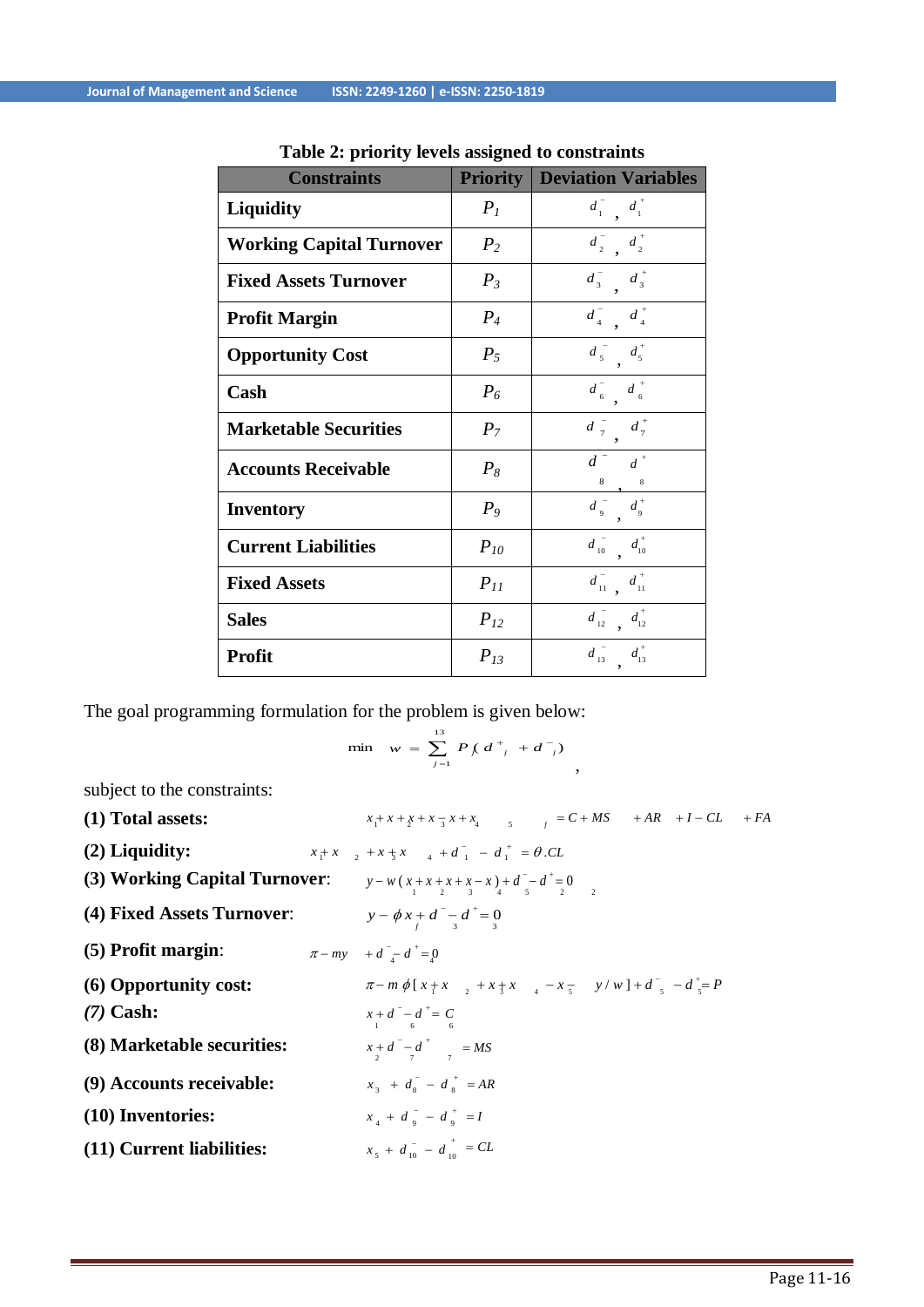| $(12)$ Fixed assets: | $x + d = d^+$ = FA                                    |
|----------------------|-------------------------------------------------------|
| $(13)$ Sales:        | $y+d_{12}^{-} - d_{12}^{+} = S$                       |
| $(14)$ Profit:       | $\pi + d_{13} = d_{13}^+ = P$                         |
| (15) Non-negativity: | $x_1, x_2, x_3, y_1, \pi, d^{\pm}$ , $d^{\pm} \geq 0$ |

The model formulated above addresses a few limitations of Agarwal's (1988) model. Agarwal's model has an inbuilt over-emphasis on liquidity, through its liquidity goals and once again through its current assets and current liabilities sub-goals; in fact, the profitability goals also have an inbuilt liquidity target. Also, the profitability goals in Agarwal's model are somewhat ambiguous: profit as a variable seems to be unrelated to the other (working capital) variables, and the cost of capital term in the profitability goals is not very clear.

The proposed model tries to address some of the limitations of Agarwal's model. In order to relate the profit variable with working capital variables, the model introduces variables for fixed assets and sales, and interlinks the variables via the working capital turnover ratio, the fixed assets turnover ratio, and the profit margin goals. Liquidity remains as a major goal, and Agarwal's profitability goal is replaced by a profitability goal which functions to balance funds between working capital and fixed assets, in accordance with the targeted turnover ratios. The resulting opportunity cost is the profit forgone by excess/deficiency of liquidity (as determined by the turnover ratios).

## **3. APPLICATION OF THE MODEL**

The goal programming model presented in preceding section was applied to the input data of the firm Vijaya Krishna Spice Farms Pvt. Ltd., a food-processing company mainly involved in the storage of different varieties of chilly and the processing of the same into chilly paste. The financial data required for analysis was obtained from the company, for the five year span from 2004-2009. The target values of the current ratio, working capital turnover ratio, fixed assets turnover ratio, and net profit margin were set approximately at their five-year averages, to eliminate chance fluctuations for a particular period. The optimal working capital position (assuming equal priorities of all goals and sub-goals) of the firm for the year 2008-09 is detailed in Table 3.

|                                       |                |                 | <b>Agarwal's</b> |                                |
|---------------------------------------|----------------|-----------------|------------------|--------------------------------|
|                                       | <b>Targets</b> | Data            | <b>Solution</b>  | <b>Proposed Model Solution</b> |
| Cash                                  |                | 3,721,056.00    | 3,721,056.00     | 3,721,056.00                   |
| <b>Marketable Securities</b>          |                | 33,098,161.00   | 33,098,161.00    | 33,098,161.00                  |
| <b>Accounts Receivable</b>            |                | 89,186,217.00   | 89,186,217.00    | 89,186,217.00                  |
| <b>Inventory</b>                      |                | 51,884,584.00   | 51,884,584.00    | 48,911,465.21                  |
| <b>Current Liabilities</b>            |                | 33,433,346.00   | 33,433,346.00    | 33,433,346.00                  |
| <b>Fixed Assets</b>                   |                | 20, 265, 723.00 |                  | 23, 238, 841. 79               |
| <b>Sales</b>                          |                | 322,370,524.00  |                  | 348,582,626.88                 |
| <b>Profit</b>                         |                | 31,782,509.00   | 34,809,474.76    | 34,858,262.69                  |
| (Opportunity Cost)                    |                |                 | 3,026,965.76     | 3,075,753.69                   |
| <b>Current Ratio</b>                  | 2.00           | 5.32            | 5.32             | 5.23                           |
| <b>Working Capital Turnover Ratio</b> | 2.50           | 2.23            |                  | 2.46                           |
| <b>Fixed Assets Turnover Ratio</b>    | 15.00          | 15.91           |                  | 15.00                          |
| <b>Profit Margin</b>                  | 0.10           | 0.10            |                  | 0.10                           |

| Table 3: results of the two models |  |
|------------------------------------|--|
|------------------------------------|--|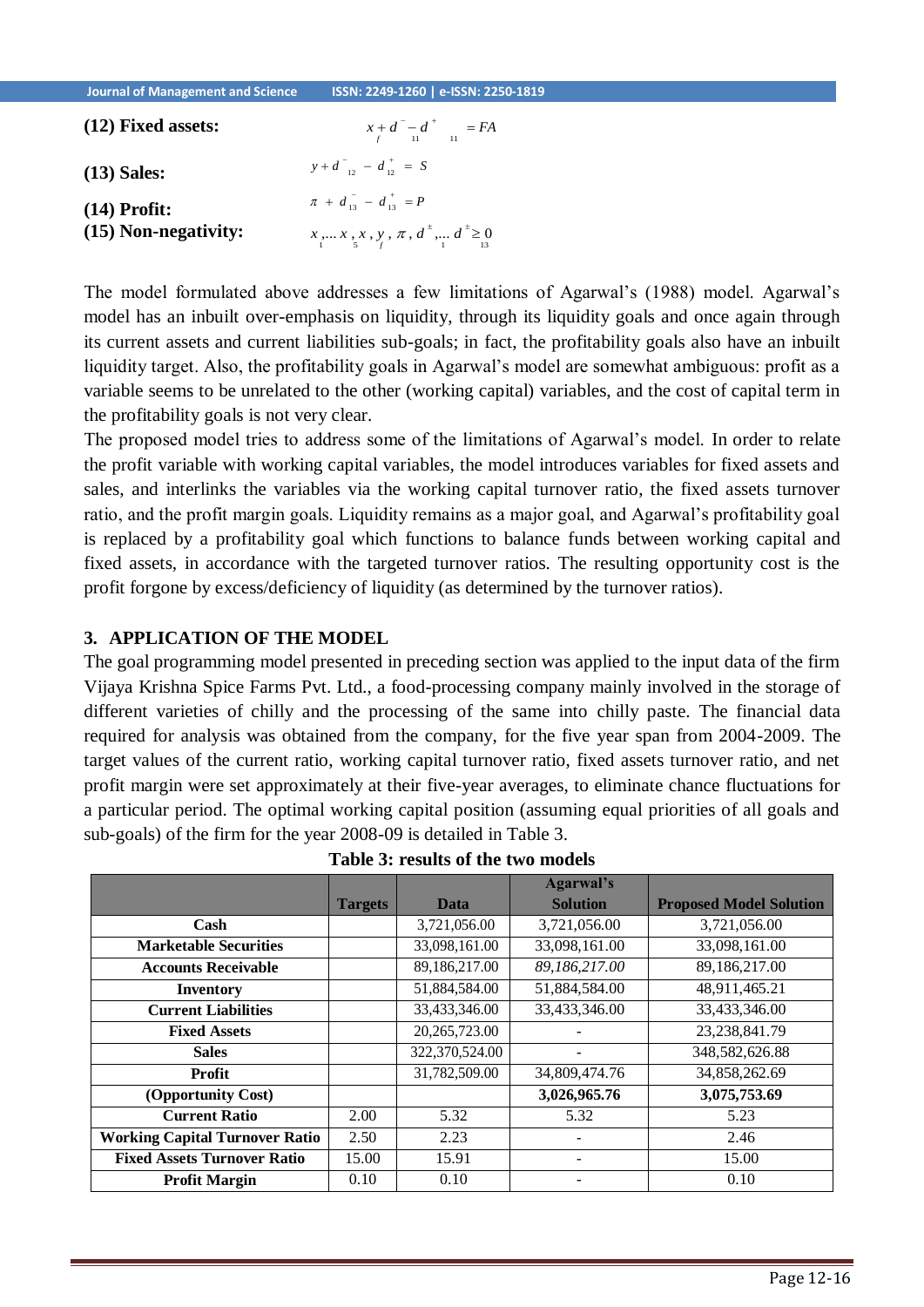The results from Agarwal's model indicate a Rs. 3,026,965.76 opportunity loss due to excess liquidity, while the results the proposed model indicate a Rs. 3,075,753.69 opportunity loss. The results of the proposed model suggest that excess liquidity (in the form of Rs. 2,973,118.79 of inventory) be converted to fixed assets in order to improve profitability. It is observed that, in the solution, while the working capital turnover ratio, the fixed assets turnover ratio, and the profit margin are close to their targeted values, the current ratio is not.

The deviation variables in the optimal solution are presented in Table 4 (for simplicity, only non-zero values are displayed).

| <b>Constraints</b>              | <b>Deviation Variables</b> |
|---------------------------------|----------------------------|
| <b>Liquidity</b>                | $d^* = 108,050,207.21$     |
| <b>Working Capital Turnover</b> | $d = 5,126,256.15$         |
| <b>Fixed Assets Turnover</b>    |                            |
| <b>Profit Margin</b>            |                            |
| <b>Opportunity Cost</b>         |                            |
| Cash                            |                            |
| <b>Marketable Securities</b>    |                            |
| <b>Accounts Receivable</b>      |                            |
| Inventory                       | $d = 2,973,118.79$         |
| <b>Current Liabilities</b>      |                            |
| <b>Fixed Assets</b>             | $d^* = 2,973,118.79$       |
| <b>Sales</b>                    | $d^* = 26,212,102.88$      |
| Profit                          | $d^+ = 4,075,753.69$       |

## **Table 4: deviational variables in the optimal solution**

deviation variables  $d_{\theta}$  and  $d_{\theta}$  indicate excess liquidity (inventory) that is to be converted to fixed The deviation variables indicate over-achievement of liquidity far in excess of the targeted level, under-achievement of working capital turnover, and over-achievement of sales. Further, the assets.

The sensitivity analysis of the model to different parameters is presented in Table 5.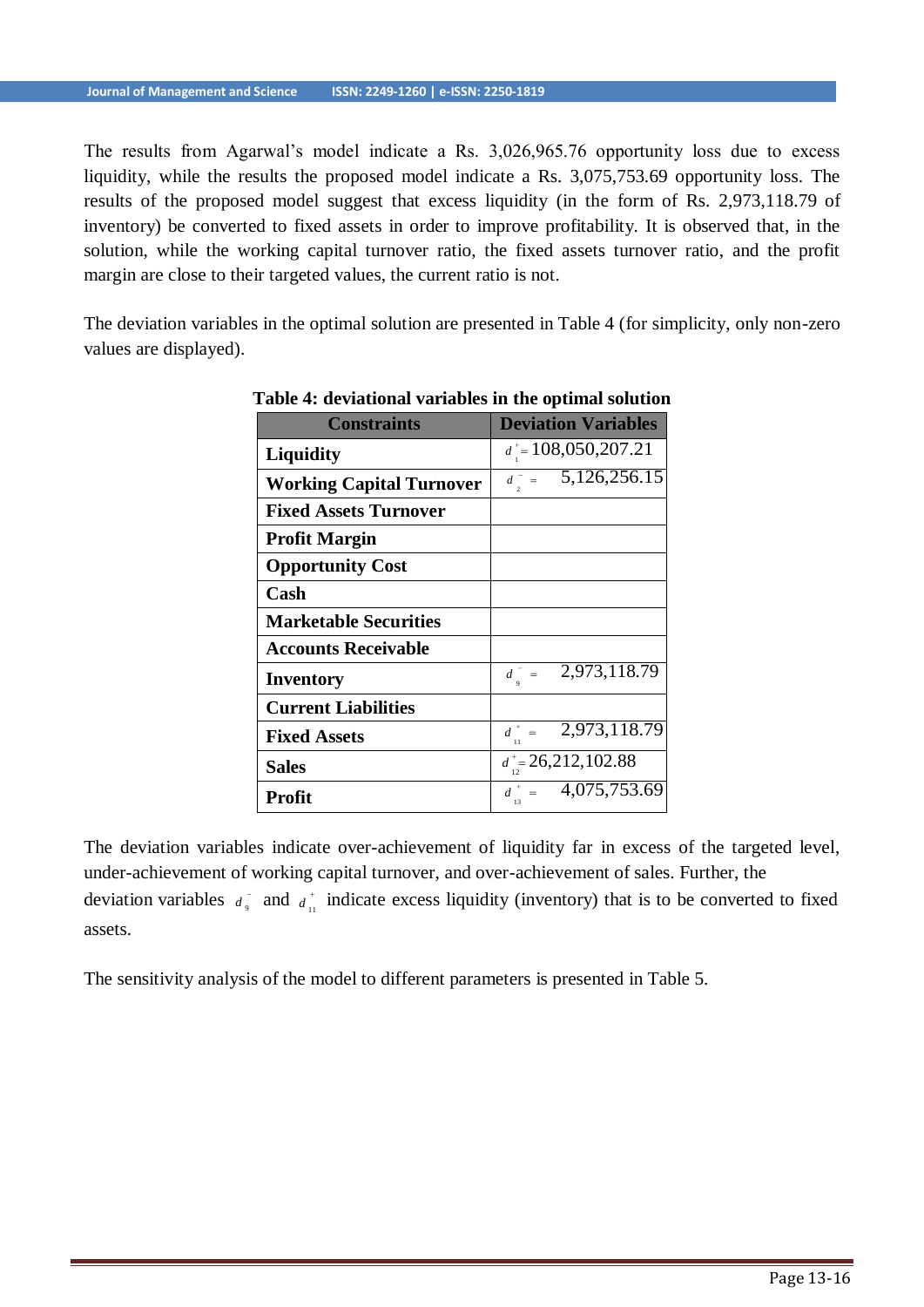|                              | <b>Opportunity Cost</b> | <b>%Change</b> | <b>Elasticity</b> |
|------------------------------|-------------------------|----------------|-------------------|
| Cash                         |                         |                |                   |
| $+5%$                        | 3,110,638.59            | 1.13%          | 0.2268            |
| $+2.50%$                     | 3,093,196.14            | 0.57%          |                   |
| 0%                           | 3,075,753.69            | 0.00%          |                   |
| $-2.50%$                     | 3,058,311.24            | $-0.57%$       |                   |
| $-5%$                        | 3,040,868.79            | $-1.13%$       |                   |
| <b>Marketable Securities</b> |                         |                |                   |
| $+5%$                        | 3,386,048.95            | 10.09%         | 2.0177            |
| $+2.50%$                     | 3,230,901.32            | 5.04%          |                   |
| 0%                           | 3,075,753.69            | 0.00%          |                   |
| $-2.50%$                     | 3,230,901.32            | $-5.04%$       |                   |
| $-5%$                        | 2,765,458.43            | $-10.09%$      |                   |
| <b>Accounts Receivable</b>   |                         |                |                   |
| $+5%$                        | 3,911,874.47            | 27.18%         | 5.4369            |
| $+2.50%$                     | 3,493,814.08            | 13.59%         |                   |
| 0%                           | 3,075,753.69            | 0.00%          |                   |
| $-2.50%$                     | 2,657,693.30            | $-13.59%$      |                   |
| $-5%$                        | 2,239,632.90            | $-27.18%$      |                   |
| <b>Inventory</b>             |                         |                |                   |
| $+5%$                        | 3,562,171.66            | 15.81%         | 3.1629            |
| $+2.50%$                     | 3,319,045.81            | 7.91%          |                   |
| 0%                           | 3,075,753.69            | 0.00%          |                   |
| $-2.50%$                     | 2,832,544.70            | $-7.91%$       |                   |
| $-5%$                        | 2,589,335.71            | $-15.81%$      |                   |
| <b>Current Liabilities</b>   |                         |                |                   |
| $+5%$                        | 2,762,334.39            | $-10.19%$      |                   |
| $+2.50%$                     | 2,919,034.88            | $-5.10%$       | $-2.0381$         |
| 0%                           | 3,075,753.69            | 0.00%          |                   |
| $-2.50%$                     | 3,232,472.50            | 5.10%          |                   |
| $-5%$                        | 3,389,191.31            | 10.19%         |                   |
| <b>Fixed Assets</b>          |                         |                |                   |
| $+5%$                        | 3,265,744.84            | 6.18%          | 1.2354            |
| $+2.50%$                     | 3,170,749.26            | 3.09%          |                   |
| 0%                           | 3,075,753.69            | 0.00%          |                   |
| $-2.50%$                     | 2,980,758.11            | $-3.09%$       |                   |
| $-5%$                        | 2,885,672.11            | $-6.18%$       |                   |

|  |  | Table 5: sensitivity analysis of the optimal solution |  |  |
|--|--|-------------------------------------------------------|--|--|
|  |  |                                                       |  |  |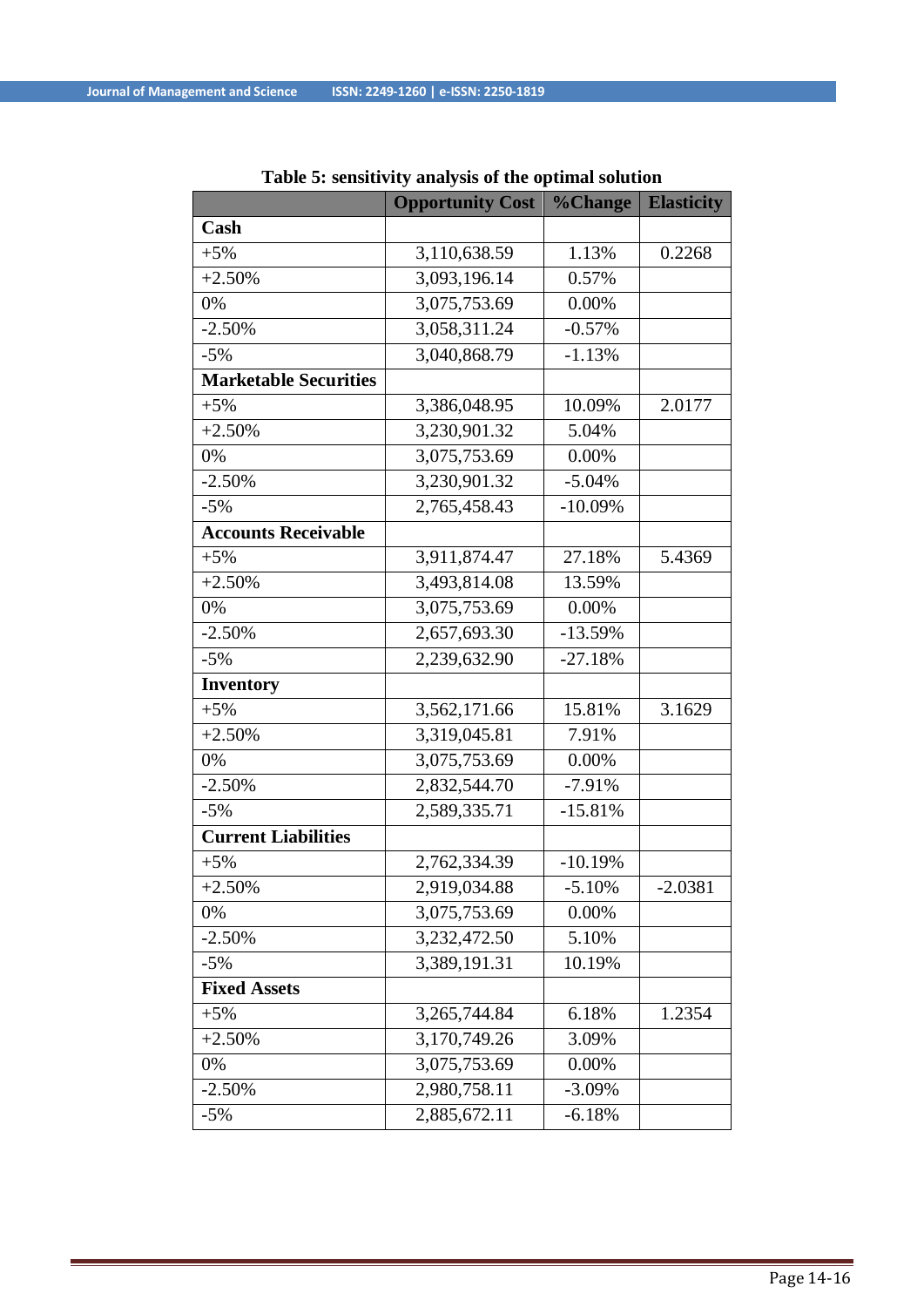It is observed that the results of the proposed model are highly sensitive to changes in accounts receivable (with elasticity  $+5.4369$ ), followed by inventory (with elasticity  $+3.1629$ ), current liabilities (with elasticity -2.0381), marketable securities (with elasticity +2.0177), fixed assets (with elasticity  $+1.2354$ ), and, least of all, cash (with elasticity 0.2268).

#### **4. DISCUSSION**

Several studies have stressed the importance of effective working capital management. Agarwal (1988) had formulated a goal programming model for working capital decisions, but it had some serious limitations, especially its over-emphasis on liquidity. The model proposed in this paper extends the scope of Agarwal's model, whilst retaining the concept of a liquidity-profitability tradeoff.

The results of the model suggest that working capital, and inventory in particular, should be streamlined to profitability. This approach is thus in conformance with several studies, including Rafuse (1996), Cote and Latham (1999), Garcia-Teruel and Martinez-Solano (2007), Filbeck et al (2005), and Singh (2008). In particular, the relationship between different components of working capital, fixed assets, sales, and profits needs to be examined in greater depth and modeled accordingly. Further, the role of inventory and of inventory turnover needs to be made explicit in the model.

The scope of the proposed model is also a question that has to be examined more carefully. In particular, the nature of the industry may determine the scope of applicability of the model. This would be the case, as the working capital problems of manufacturing companies are quite different from those of, for example, trading companies. Also, the model does not take into account such aspects as seasonality, which would play a role in some industries, especially agro-industries. These could perhaps be addressed by considering an industry-specific priority structure in the model. Another important determinant would be that of operations strategies. For example, it would be interesting to apply the model for companies that operate on -negative working capital, with no investment at all in inventory and receivables, thereby reducing costs and enhancing profitability.

There is vast scope for extending the model proposed in this paper. The proposed model is a static, aggregate-level model; a dynamic/multi-stage micro-model, with appropriate inter-linkages between the different variables, incorporating the working capital cycle concept and time value of money, would give more detailed results. Also, the proposed model has some limitations: it considers a specific form of liquidity and profitability goals/constraints, which may not have taken some other relevant parameters into consideration; and it assumes stable turnover ratios, which may limit its applicability in practice. Further, the proposed model is a linear programming model, and thus deals only with the linear behavior of working capital; non-linearities are not taken into consideration.